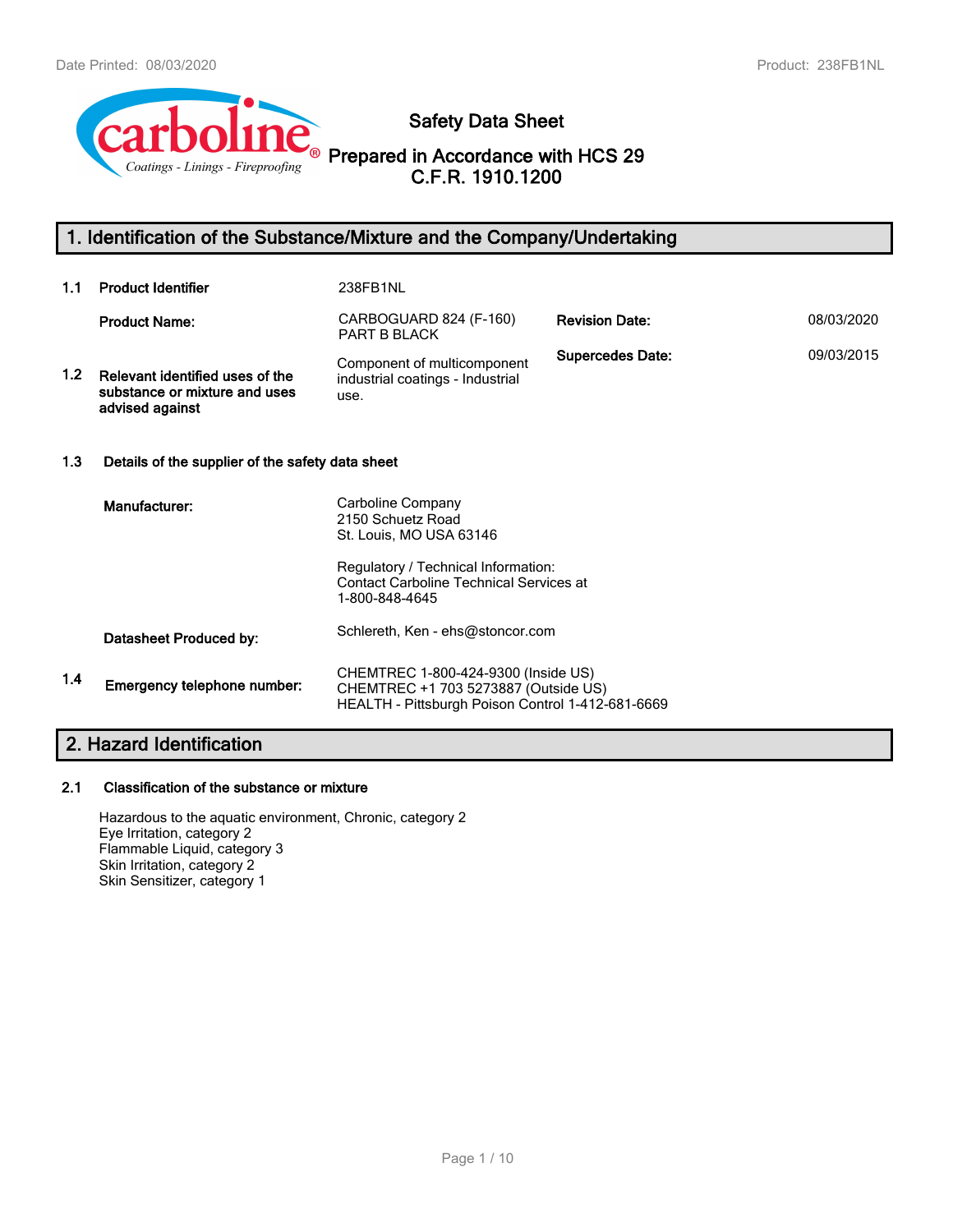## **2.2 Label elements**

#### **Symbol(s) of Product**



**Signal Word**

Warning

## **Named Chemicals on Label**

BISPHENOL A EPOXY RESIN

#### **HAZARD STATEMENTS**

## Flammable Liquid, category 3 H226 Flammable liquid and vapour. Skin Irritation, category 2 **H315** Causes skin irritation. Skin Sensitizer, category 1 
H317 May cause an allergic skin reaction.<br>
Fye Irritation category 2 
H319 Causes serious eve irritation. Eye Irritation, category 2 H319 Causes serious eye irritation. Hazardous to the aquatic environment, H411 Toxic to aquatic life with long lasting effects. Chronic, category 2

#### **PRECAUTION PHRASES**

| P <sub>210</sub> | Keep away from heat/sparks/open flames/hot surfaces. - No<br>smoking.                                                                     |
|------------------|-------------------------------------------------------------------------------------------------------------------------------------------|
| P <sub>261</sub> | Avoid breathing dust/fume/gas/mist/vapours/spray.                                                                                         |
| P273             | Avoid release to the environment.                                                                                                         |
| P <sub>280</sub> | Wear protective gloves/protective clothing/eye protection/<br>face protection.                                                            |
| P302+352         | IF ON SKIN: Wash with plenty of soap and water.                                                                                           |
| P305+351+338     | IF IN EYES: Rinse cautiously with water for several minutes.<br>Remove contact lenses, if present and easy to do so.<br>Continue rinsing. |
| P333+313<br>P391 | If skin irritation or rash occurs: Get medical advice/attention.<br>Collect spillage.                                                     |
| P403+233         | Store in a well-ventilated place. Keep container tightly<br>closed.                                                                       |

#### **2.3 Other hazards**

No Information

#### **Results of PBT and vPvB assessment:**

The product does not meet the criteria for PBT/VPvB in accordance with Annex XIII.

# **3. Composition/Information On Ingredients**

#### **3.2 Mixtures**

#### **Hazardous Ingredients**

| CAS-No.<br><b>Chemical Name</b><br>25068-38-6<br>BISPHENOL A EPOXY RESIN<br>64742-95-6<br>AROMATIC HYDROCARBON<br>100-41-4<br>ETHYL BENZENE<br>$98 - 82 - 8$<br><b>CUMENE</b> |                                        | $50 - 75$<br>$10 - 25$<br>$0.1 - 1.0$<br>$0.1 - 1.0$ |           |
|-------------------------------------------------------------------------------------------------------------------------------------------------------------------------------|----------------------------------------|------------------------------------------------------|-----------|
| CAS-No.                                                                                                                                                                       | <b>GHS Symbols</b>                     | <b>GHS Hazard Statements</b>                         | M-Factors |
| 25068-38-6<br>64742-95-6                                                                                                                                                      | GHS07-GHS09<br>GHS02-GHS07-GHS08-GHS09 | H315-317-319-411<br>H226-304-315-319-332-335-336-411 |           |
| 100-41-4                                                                                                                                                                      | GHS02-GHS07-GHS08                      | H225-304-315-319-332-351-373-412                     | 0         |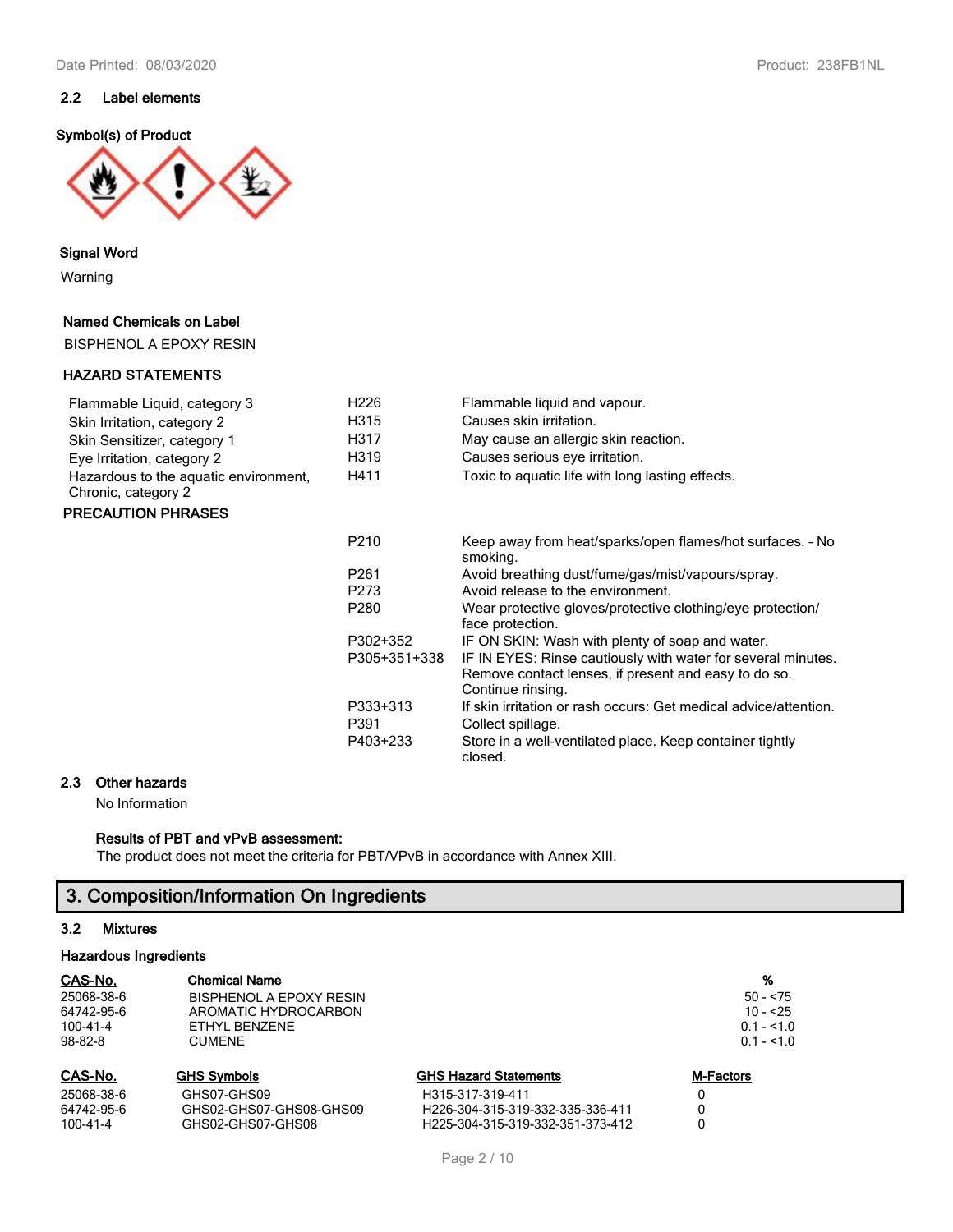98-82-8 GHS02-GHS07-GHS08-GHS09 H304-335-411 0 **Remarks:** CASStatement

**Additional Information:** The text for GHS Hazard Statements shown above (if any) is given in Section 16.

## **4. First-aid Measures**

#### **4.1 Description of First Aid Measures**

**AFTER INHALATION:** Give oxygen or artificial respiration if needed. Remove person to fresh air. If signs/symptoms continue, get medical attention.

**AFTER SKIN CONTACT:** In case of contact, immediately flush skin with plenty of water for at least 15 minutes while removing contaminated clothing and shoes. If skin irritation persists, call a physician.

**AFTER EYE CONTACT:** Rinse thoroughly with plenty of water for at least 15 minutes and consult a physician. **AFTER INGESTION:** Do NOT induce vomiting. Never give anything by mouth to an unconscious person. If swallowed, call

a poison control centre or doctor immediately.

#### **4.2 Most important symptoms and effects, both acute and delayed**

May cause sensitization by skin contact. Irritating to eyes and skin. May be harmful if swallowed. Toxic to aquatic organisms.

#### **4.3 Indication of any immediate medical attention and special treatment needed**

No information available on clinical testing and medical monitoring. Specific toxicological information on substances, if available, can be found in section 11.

When symptoms persist or in all cases of doubt seek medical advice.

# **5. Fire-fighting Measures**

## **5.1 Extinguishing Media:**

Carbon Dioxide, Dry Chemical, Foam, Water Fog

**UNUSUAL FIRE AND EXPLOSION HAZARDS:** Combustible LiquidProvide adequate ventilation. Keep away from heat/sparks/open flames/hot surfaces. - No smoking.

# **5.2 Special hazards arising from the substance or mixture**

No Information

## **5.3 Advice for firefighters**

In the event of fire, wear self-contained breathing apparatus. Combustible material. Cool containers / tanks with water spray.

# **6. Accidental Release Measures**

#### **6.1 Personal precautions, protective equipment and emergency procedures**

Ensure adequate ventilation. Evacuate personnel to safe areas. Remove all sources of ignition. To avoid ignition of vapours by static electricity discharge, all metal parts of the equipment must be grounded. Wear personal protective equipment. For personal protection see section 8.

## **6.2 Environmental precautions**

Do not allow material to contaminate ground water system. Prevent product from entering drains.

#### **6.3 Methods and material for containment and cleaning up**

Prevent further leakage or spillage if safe to do so. Contain spillage, soak up with non-combustible absorbent material, (e.g. sand, earth, diatomaceous earth, vermiculite) and transfer to a container for disposal according to local / national regulations (see section 13).

#### **6.4 Reference to other sections**

Please refer to disposal requirements or country specific disposal requirements for this material. See Section 13 for further information.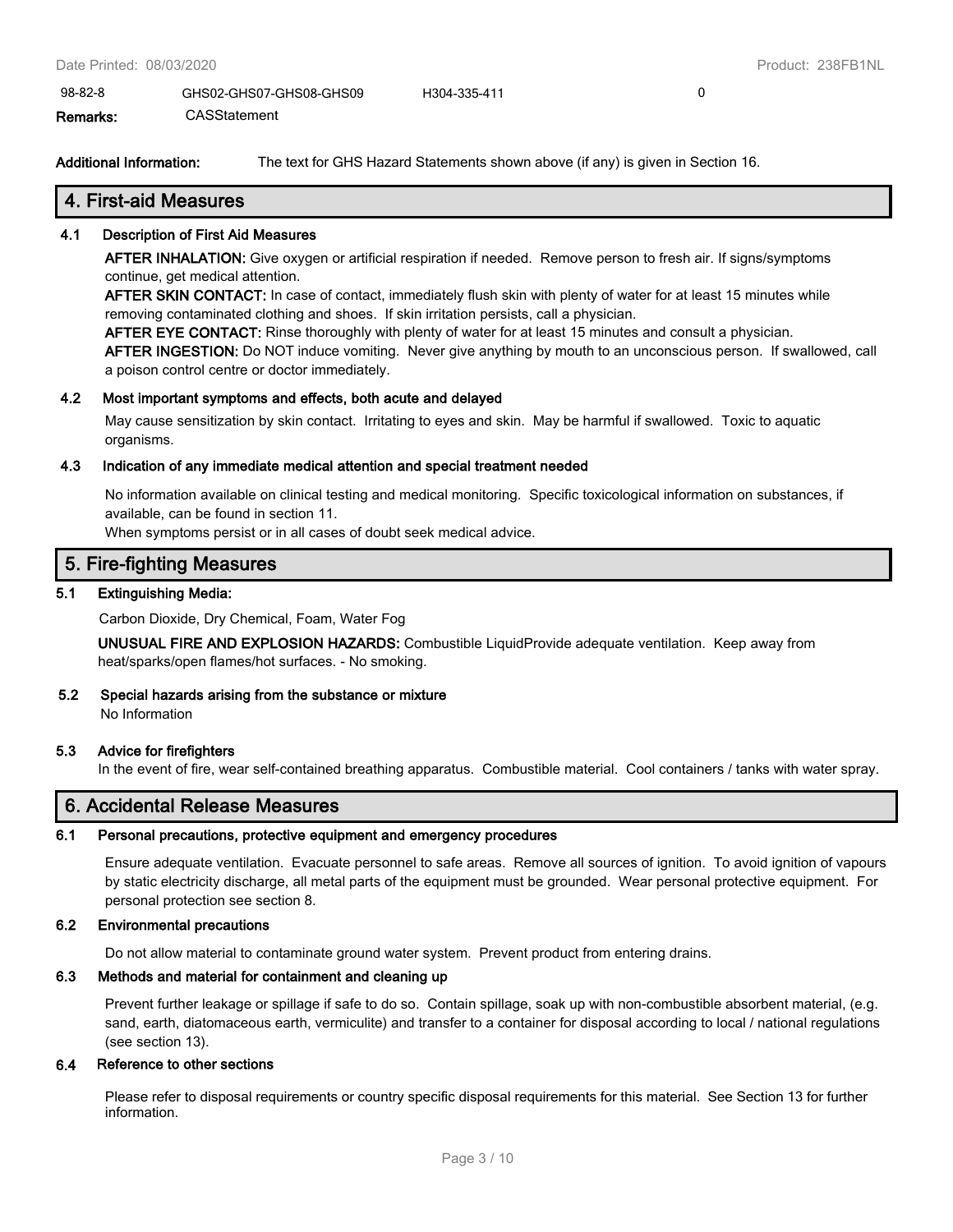## **7. Handling and Storage**

#### **7.1 Precautions for safe handling**

**INSTRUCTIONS FOR SAFE HANDLING :** Keep containers dry and tightly closed to avoid moisture absorption and contamination. Prepare the working solution as given on the label(s) and/or the user instructions. Do not breathe vapours or spray mist. Ensure all equipment is electrically grounded before beginning transfer operations. Do not get in eyes, on skin, or on clothing. Use only with adequate ventilation/personal protection. Wash thoroughly after handling. **PROTECTION AND HYGIENE MEASURES :** Handle in accordance with good industrial hygiene and safety practice. Wash hands before breaks and at the end of workday. When using, do not eat, drink or smoke.

#### **7.2 Conditions for safe storage, including any incompatibilities**

**CONDITIONS TO AVOID:** Heat, flames and sparks.

**STORAGE CONDITIONS:** Keep container closed when not in use. Store in a dry, well ventilated place away from sources of heat, ignition and direct sunlight.

#### **7.3 Specific end use(s)**

No specific advice for end use available.

# **8. Exposure Controls/Personal Protection**

#### **8.1 Control parameters**

## **Ingredients with Occupational Exposure Limits (US)**

| <b>Name</b>                    | CAS-No.    | <b>ACGIH TWA</b>                          | <b>ACGIH STEL</b> | <b>ACGIH Ceiling</b> |
|--------------------------------|------------|-------------------------------------------|-------------------|----------------------|
| BISPHENOL A EPOXY RESIN        | 25068-38-6 | N/E                                       | N/E               | N/E                  |
| AROMATIC HYDROCARBON           | 64742-95-6 | 300.0 PPM                                 | N/E               | N/E                  |
| ETHYL BENZENE                  | 100-41-4   | 20 PPM                                    | $125$ ppm         |                      |
| <b>CUMENE</b>                  | 98-82-8    | 50 PPM                                    | N/E               | N/E                  |
| Name                           | CAS-No.    | <b>OSHA PEL</b>                           | <b>OSHA STEL</b>  |                      |
| <b>BISPHENOL A EPOXY RESIN</b> | 25068-38-6 | N/E                                       | N/E               |                      |
| AROMATIC HYDROCARBON           | 64742-95-6 | 500.0 PPM                                 | N/E               |                      |
| ETHYL BENZENE                  | 100-41-4   | 435 MGM3, 100 545 MGM3, 125<br><b>PPM</b> | <b>PPM</b>        |                      |
| <b>CUMENE</b>                  | 98-82-8    | 245 MGM3, 50<br><b>PPM</b>                | N/E               |                      |

**FURTHER INFORMATION:** Refer to the regulatory exposure limits for the workforce enforced in each country.

#### **8.2 Exposure controls**

#### **Personal Protection**

**RESPIRATORY PROTECTION:** In order to avoid inhalation of spray-mist and sanding dust, all spraying and sanding must be done wearing adequate respirator. Use only with ventilation to keep levels below exposure guidelines reported in this document. User should test and monitor exposure levels to ensure all personnel are below guidelines. If not sure, or not able to monitor, use State or federally approved supplied air respirator. For silica containing coatings in a liquid state, and/or if no exposure limits are established above, air-supplied respirators are generally not required.

#### **EYE PROTECTION:** Safety glasses with side-shields.

**HAND PROTECTION:** Gloves should be discarded and replaced if there is any indication of degradation or chemical breakthrough. Impervious gloves. Request information on glove permeation properties from the glove supplier. Lightweight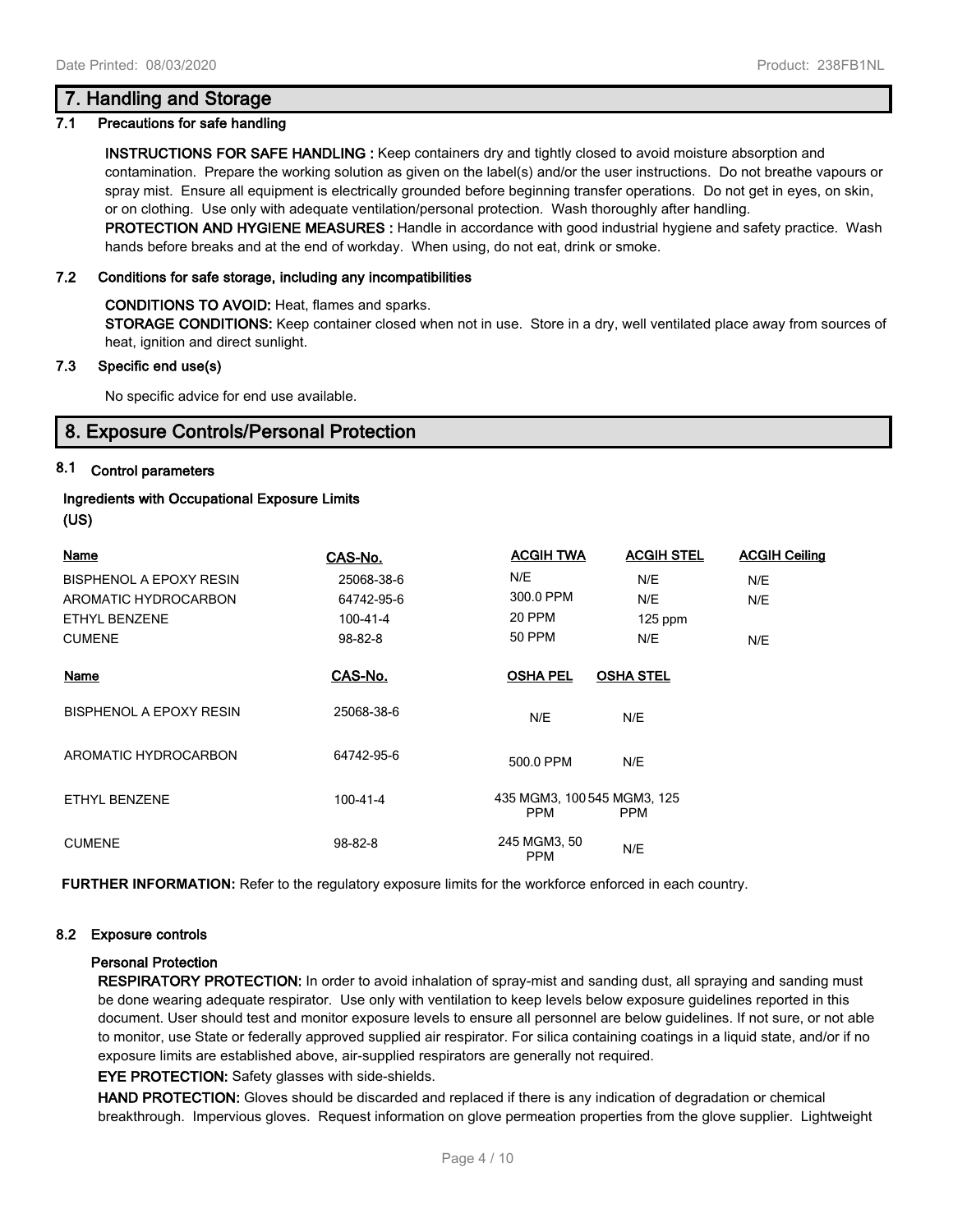#### protective clothing

**9. Physical and Chemical Properties**

**OTHER PROTECTIVE EQUIPMENT:** Ensure that eyewash stations and safety showers are close to the workstation location. **ENGINEERING CONTROLS:** Avoid contact with skin, eyes and clothing. Ensure adequate ventilation, especially in confined areas.

| 9.1 | Information on basic physical and chemical properties<br>Appearance: | <b>Black Liquid</b>          |
|-----|----------------------------------------------------------------------|------------------------------|
|     | <b>Physical State</b>                                                | Liquid                       |
|     | Odor                                                                 | Epoxy                        |
|     | <b>Odor threshold</b>                                                | N/D                          |
|     | pH                                                                   | N/D                          |
|     | Melting point / freezing point (°C)                                  | N/D                          |
|     | Boiling point/range                                                  | 176 F (80 C) - 500 F (260 C) |
|     | <b>Flash Point</b>                                                   | 100F (38C)                   |
|     | <b>Evaporation rate</b>                                              | Slower Than Ether            |
|     | Flammability (solid, gas)                                            | Not determined               |
|     | Upper/lower flammability or explosive<br><b>limits</b>               | $0.9 - 7.1$                  |
|     | Vapour Pressure, mmHg                                                | N/D                          |
|     | Vapour density                                                       | Heavier than Air             |
|     | <b>Relative density</b>                                              | Not determined               |
|     | Solubility in / Miscibility with water                               | N/D                          |
|     | Partition coefficient: n-octanol/water                               | Not determined               |
|     | Auto-ignition temperature (°C)                                       | Not determined               |
|     | Decomposition temperature (°C)                                       | Not determined               |
|     | <b>Viscosity</b>                                                     | Not Determined               |
|     | <b>Explosive properties</b>                                          | Not determined               |
|     | <b>Oxidising properties</b>                                          | Not determined               |
| 9.2 | Other information                                                    |                              |
|     | VOC Content g/l:                                                     | 292                          |
|     | Specific Gravity (g/cm3)                                             | 1.24                         |

# **10. Stability and Reactivity**

#### **10.1 Reactivity**

No reactivity hazards known under normal storage and use conditions.

#### **10.2 Chemical stability**

Stable under normal conditions.

#### **10.3 Possibility of hazardous reactions**

Hazardous polymerisation does not occur.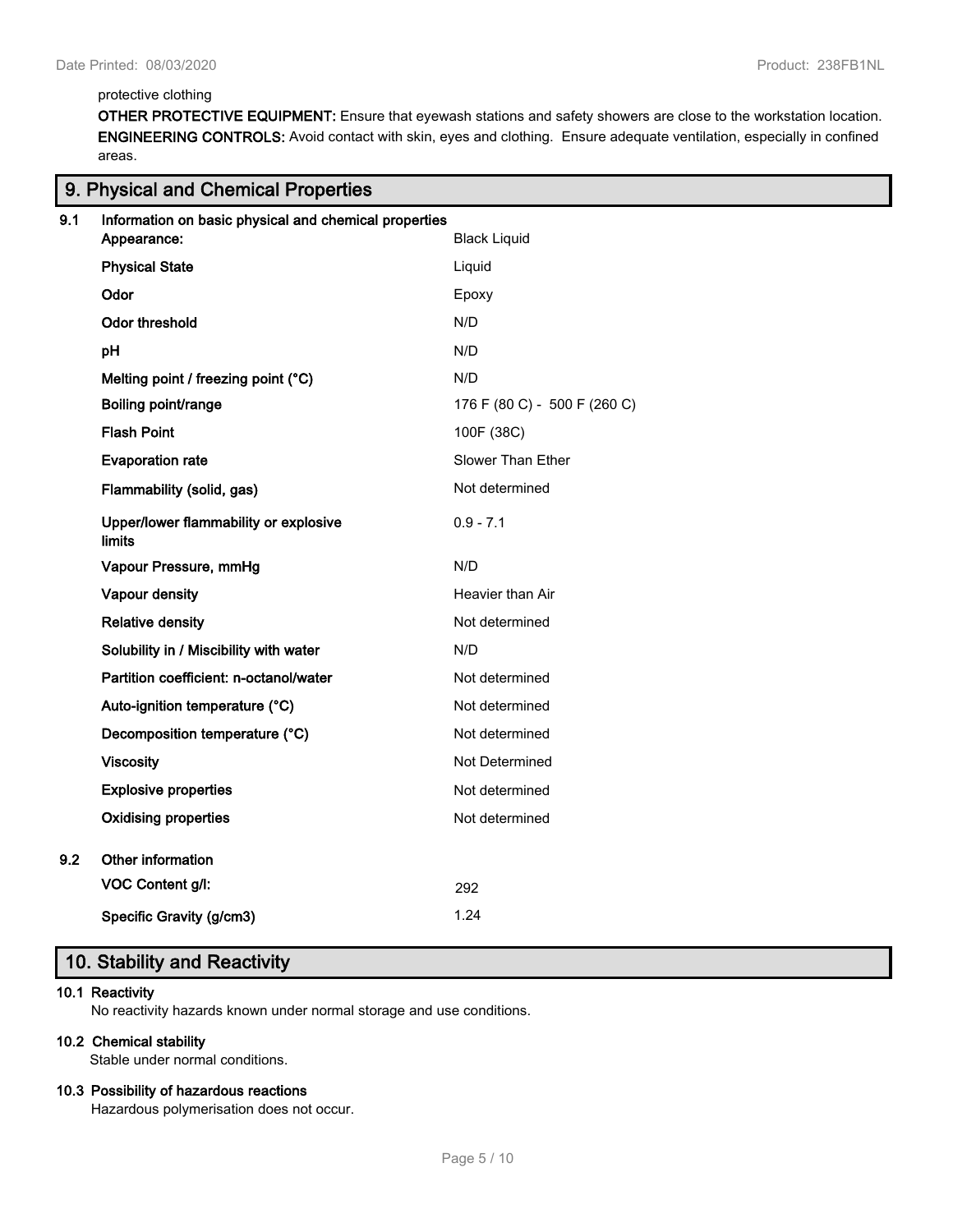#### **10.4 Conditions to avoid**

Heat, flames and sparks.

#### **10.5 Incompatible materials**

Strong oxidizing agents.

#### **10.6 Hazardous decomposition products**

Carbon dioxide (CO2), carbon monoxide (CO), oxides of nitrogen (NOx), dense black smoke.

# **11. Toxicological Information**

| 11.1<br>Information on toxicological effects |                                |                |
|----------------------------------------------|--------------------------------|----------------|
|                                              | <b>Acute Toxicity:</b>         |                |
|                                              | Oral LD50:                     | N/D            |
|                                              | <b>Inhalation LC50:</b>        | N/D            |
|                                              | Irritation:                    | Unknown        |
|                                              | Corrosivity:                   | Unknown        |
|                                              | Sensitization:                 | Unknown        |
|                                              | Repeated dose toxicity:        | Unknown        |
|                                              | Carcinogenicity:               | Unknown        |
|                                              | Mutagenicity:                  | Unknown        |
|                                              | Toxicity for reproduction:     | Unknown        |
|                                              | STOT-single exposure:          | No Information |
|                                              | <b>STOT-repeated exposure:</b> | No Information |
|                                              | Aspiration hazard:             | No Information |

**If no information is available above under Acute Toxicity then the acute effects of this product have not been tested. Data on individual components are tabulated below:**

| CAS-No.    | <b>Chemical Name</b>           | Oral LD50                 | Dermal LD50                    | Vapor LC50                              | Gas LC50 | <b>Dust/Mist</b><br><b>LC50</b> |
|------------|--------------------------------|---------------------------|--------------------------------|-----------------------------------------|----------|---------------------------------|
| 25068-38-6 | <b>BISPHENOL A EPOXY RESIN</b> | 11400 mg/kg.<br>rat. oral | 23000 mg/kg,<br>dermal, rabbit | $>20$ mL/kg<br>skin,<br>sensitizer      |          |                                 |
| 64742-95-6 | AROMATIC HYDROCARBON           | 4700 mg/kg,<br>oral. rat  | Not Available                  | 3670 ppm/8<br>hours, rat.<br>inhalation | 0.000    | 0.000                           |
| 100-41-4   | ETHYL BENZENE                  | 3500 mg/kg<br>rat, oral   | >5000 mg/l,<br>dermal rabbit   | 17.2 $mg/L$<br>Inh, Rat, 4Hr            | 0.000    | 0.000                           |
| 98-82-8    | <b>CUMENE</b>                  | 2910 mg/kg,<br>oral, rat  | 12300 MG/<br>KG (RABBIT)       | 8000 ppm / 4<br>hours                   | 0.000    | 0.000                           |

#### **Additional Information:**

This product may contain Ethyl Benzene, which is listed by IARC as possibly carcinogenic to humans (Group 2B). This listing is based on inadequate evidence of carcinogenicity in humans and sufficient evidence in experimental animals.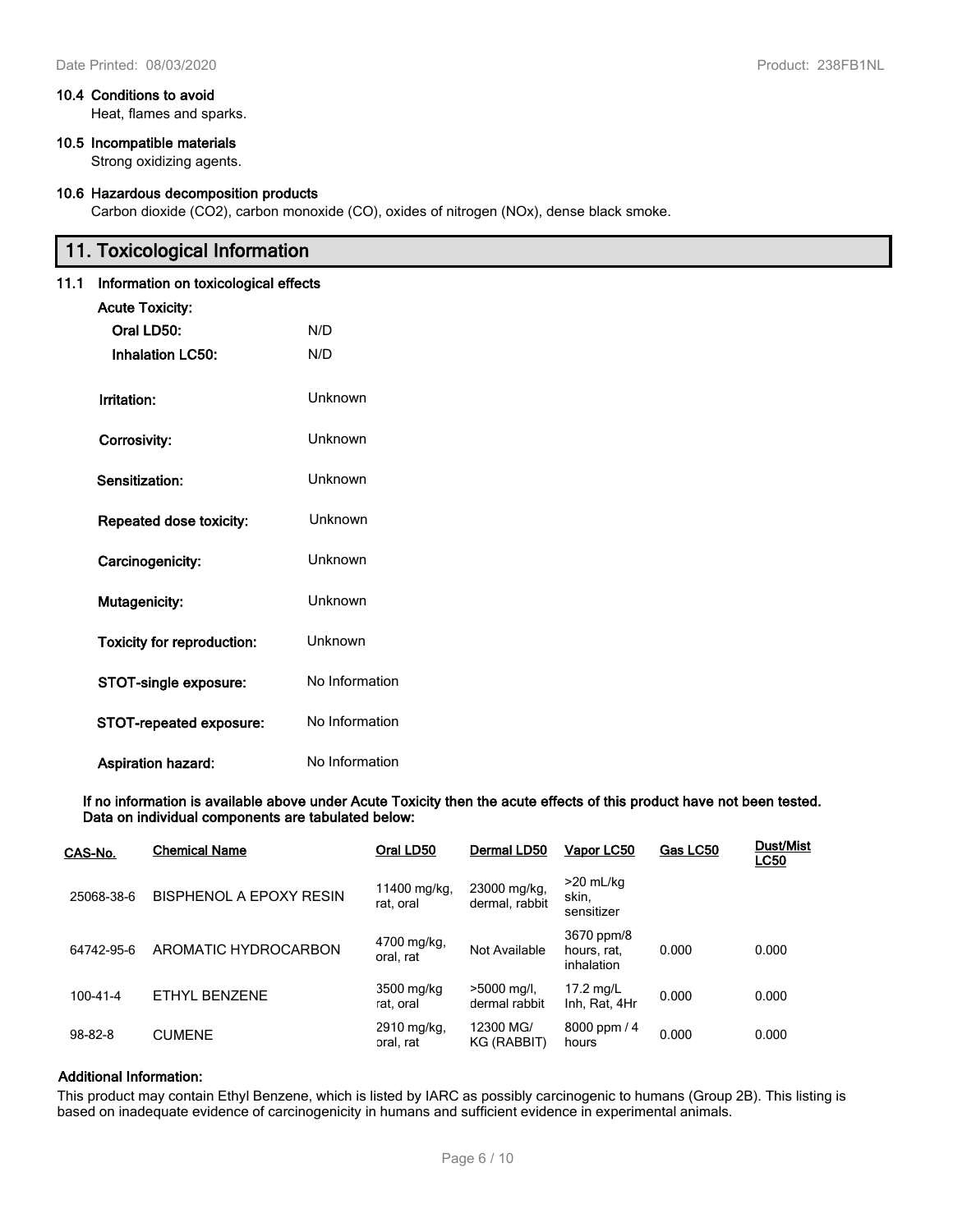|          |                                               | 12. Ecological Information          |         |                                                                                    |                        |                          |  |
|----------|-----------------------------------------------|-------------------------------------|---------|------------------------------------------------------------------------------------|------------------------|--------------------------|--|
| 12.1     | Toxicity:                                     |                                     |         |                                                                                    |                        |                          |  |
|          |                                               | EC50 48hr (Daphnia):                | Unknown |                                                                                    |                        |                          |  |
|          |                                               | IC50 72hr (Algae):                  | Unknown |                                                                                    |                        |                          |  |
|          |                                               | LC50 96hr (fish):                   | Unknown |                                                                                    |                        |                          |  |
|          |                                               | 12.2 Persistence and degradability: | Unknown |                                                                                    |                        |                          |  |
| 12.3     |                                               | <b>Bioaccumulative potential:</b>   | Unknown |                                                                                    |                        |                          |  |
| 12.4     | Mobility in soil:                             |                                     |         | Unknown                                                                            |                        |                          |  |
| 12.5     | <b>Results of PBT and vPvB</b><br>assessment: |                                     |         | The product does not meet the criteria for PBT/VPvB in accordance with Annex XIII. |                        |                          |  |
| 12.6     |                                               | Other adverse effects:              | Unknown |                                                                                    |                        |                          |  |
| CAS-No.  |                                               | <b>Chemical Name</b>                |         | <b>EC50 48hr</b>                                                                   | IC50 72hr              | <b>LC50 96hr</b>         |  |
|          | 25068-38-6                                    | <b>BISPHENOL A EPOXY RESIN</b>      |         | 2.1 mg/l (daphnia)                                                                 | 11 $mg/l$ (algae)      | $1.3$ mg/l (fish)        |  |
|          | 64742-95-6                                    | AROMATIC HYDROCARBON                |         | No information                                                                     | No information         | No information           |  |
| 100-41-4 |                                               | <b>ETHYL BENZENE</b>                |         | 1.8 mg/l (Daphnia<br>Magna)                                                        | 4.6 mg/l (Green Algae) | 4.2 mg/l (Rainbow Trout) |  |
| 98-82-8  |                                               | <b>CUMENE</b>                       |         | No information                                                                     | No information         | 6/32 mg/l (Fish)         |  |

# **13. Disposal Considerations**

**13.1 WASTE TREATMENT METHODS:** Do not burn, or use a cutting torch on, the empty drum. If recycling is not practicable, dispose of in compliance with local regulations. Dispose of in accordance with local regulations. Empty containers should be taken to an approved waste handling site for recycling or disposal.

# **14. Transport Information**

| 14.1 | UN number                                                                   | <b>UN 1263</b>                      |
|------|-----------------------------------------------------------------------------|-------------------------------------|
|      | 14.2 UN proper shipping name                                                | Paint                               |
|      | Technical name                                                              | N/A                                 |
|      | 14.3 Transport hazard class(es)                                             | 3                                   |
|      | Subsidiary shipping hazard                                                  | N/A                                 |
| 14.4 | Packing group                                                               | Ш                                   |
| 14.5 | <b>Environmental hazards</b>                                                | Marine Pollutant: Yes (Epoxy Resin) |
| 14.6 | Special precautions for user                                                | Unknown                             |
|      | $EmS-No.$ :                                                                 | $F-E$ , S-E                         |
| 14.7 | Transport in bulk according to Annex II<br>of MARPOL 73/78 and the IBC code | Unknown                             |

# **15. Regulatory Information**

**15.1 Safety, health and environmental regulations/legislation for the substance or mixture:**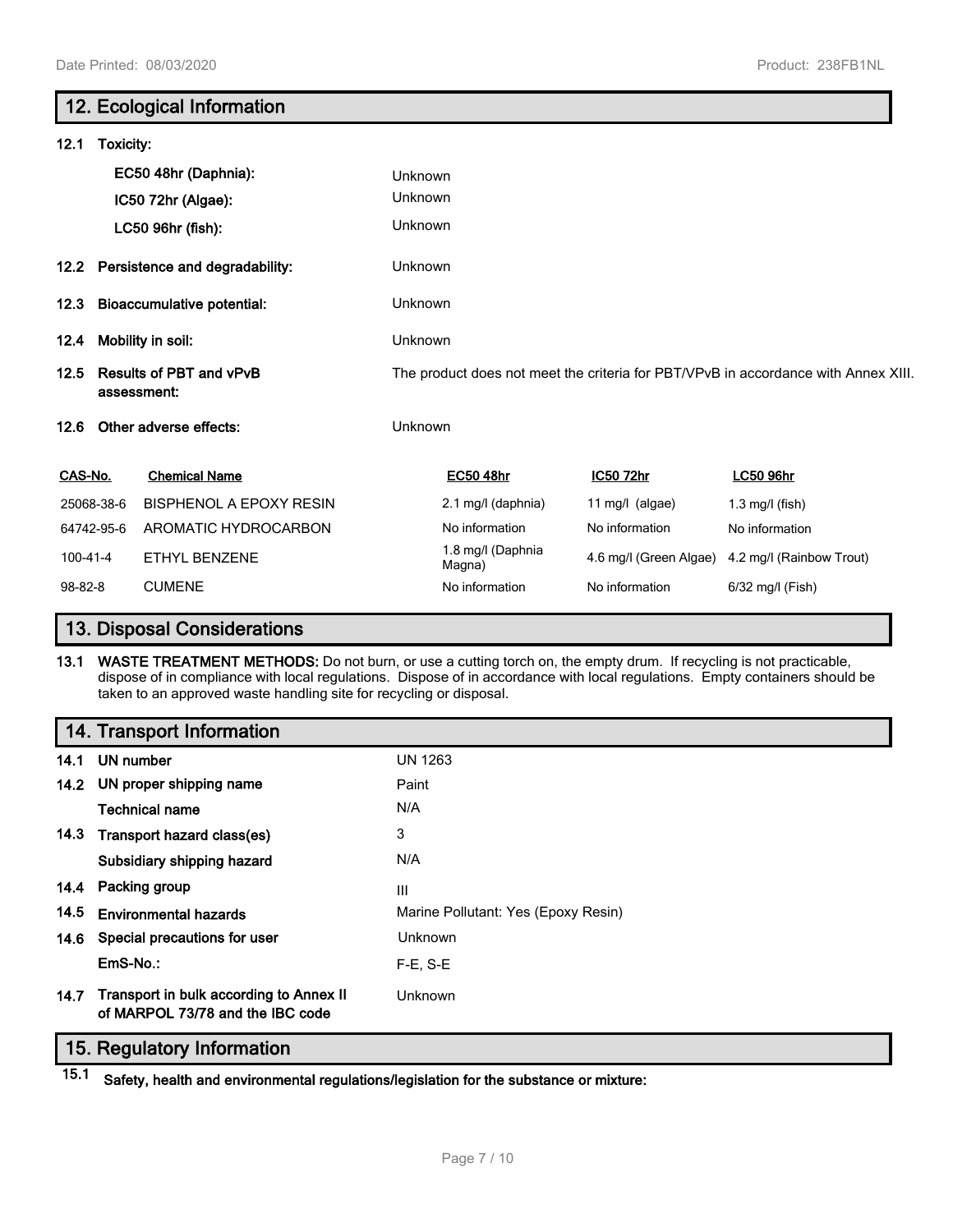# **U.S. Federal Regulations: As follows -**

#### **CERCLA - Sara Hazard Category**

This product has been reviewed according to the EPA 'Hazard Categories' promulgated under Sections 311 and 312 of the Superfund Amendment and Reauthorization Act of 1986 (SARA Title III) and is considered, under applicable definitions, to meet the following categories:

Flammable (gases, aerosols, liquids, or solids), Skin Corrosion or Irritation, Respiratory or Skin Sensitization, Serious eye damage or eye irritation

#### **Sara Section 313:**

This product contains the following substances subject to the reporting requirements of Section 313 of Title III of the Superfund Amendment and Reauthorization Act of 1986 and 40 CFR part 372:

| <b>Chemical Name</b>    | CAS-No.               |
|-------------------------|-----------------------|
| FTHYL BENZENE<br>CUMENE | 100-41-4<br>$98-82-8$ |
|                         |                       |

#### **Toxic Substances Control Act:**

All components of this product are either listed on the TSCA Inventory or are exempt.

This product contains the following chemical substances subject to the reporting requirements of TSCA 12(B) if exported from the United States:

#### No TSCA 12(b) components exist in this product.

#### **U.S. State Regulations: As follows -**

#### **New Jersey Right-to-Know:**

The following materials are non-hazardous, but are among the top five components in this product.

| <b>Chemical Name</b>      | CAS-No.    |
|---------------------------|------------|
| BLACK IRON OXIDE          | 1317-61-9  |
| <b>HYDROPHOBIC SILICA</b> | 67762-90-7 |
| AMORPHOUS SILICA          | 7631-86-9  |
| waaykania Diaht Ta Kaaw   |            |

#### **Pennsylvania Right-To-Know**

The following non-hazardous ingredients are present in the product at greater than 3%.

| <b>Chemical Name</b>      | CAS-No.    |
|---------------------------|------------|
| BLACK IRON OXIDE          | 1317-61-9  |
| <b>HYDROPHOBIC SILICA</b> | 67762-90-7 |
|                           |            |

#### **CALIFORNIA PROPOSITION 65**

WARNING: Cancer and Reproductive Harm -- www.P65Warnings.ca.gov

## **International Regulations: As follows -**

#### **\* Canadian DSL:**

No Information

#### **15.2 Chemical Safety Assessment:**

No Chemical Safety Assessment has been carried out for this substance/mixture by the supplier.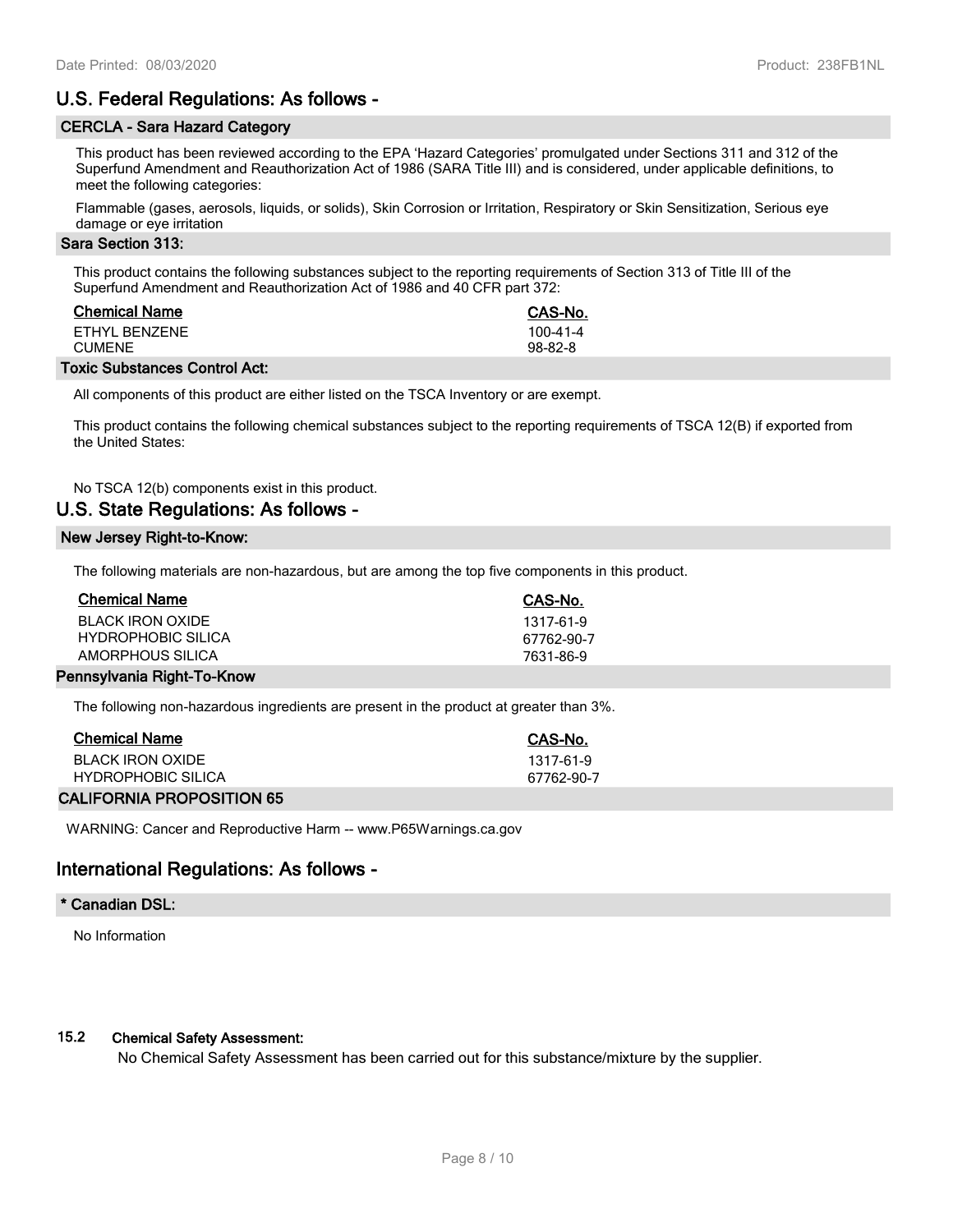# **16. Other Information**

#### **Text for GHS Hazard Statements shown in Section 3 describing each ingredient:**

| H <sub>225</sub>  | Highly flammable liquid and vapour.                                |
|-------------------|--------------------------------------------------------------------|
| H <sub>226</sub>  | Flammable liquid and vapour.                                       |
| H304              | May be fatal if swallowed and enters airways.                      |
| H315              | Causes skin irritation.                                            |
| H317              | May cause an allergic skin reaction.                               |
| H <sub>3</sub> 19 | Causes serious eye irritation.                                     |
| H332              | Harmful if inhaled.                                                |
| H335              | May cause respiratory irritation.                                  |
| H336              | May cause drowsiness or dizziness.                                 |
| H351              | Suspected of causing cancer.                                       |
| H373              | May cause damage to organs through prolonged or repeated exposure. |
| H411              | Toxic to aquatic life with long lasting effects.                   |
| H412              | Harmful to aquatic life with long lasting effects.                 |

#### **Reasons for revision**

No Information

The information contained herein is, to the best of our knowledge and belief accurate. However, since the conditions of handling and use are beyond our control, we make no guarantee of results, and assume no liability for damages incurred by use of this material. It is the responsibility of the user to comply with all applicable federal, state, and local laws and regulations.